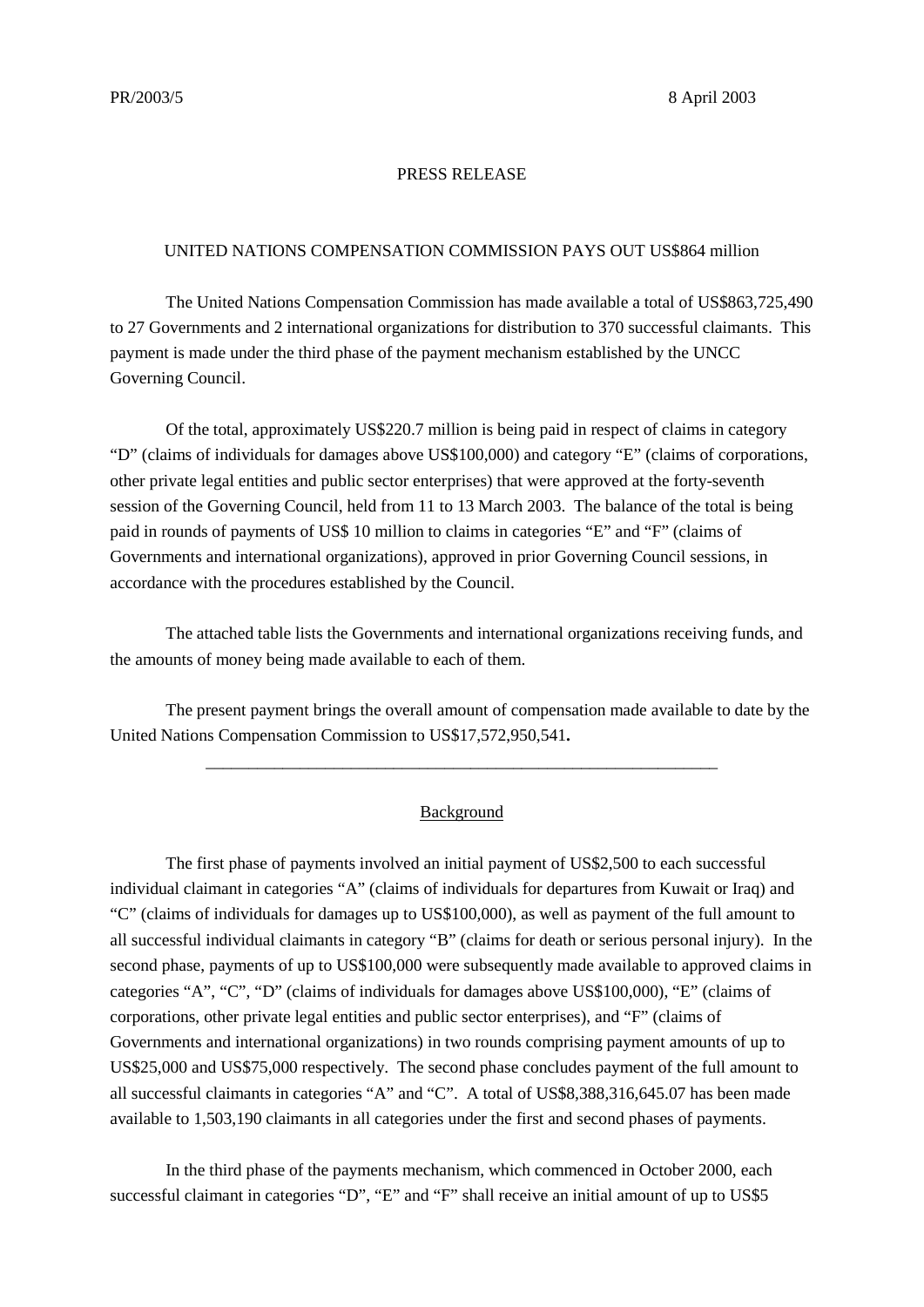million in accordance with decision 100 of the Governing Council of the UNCC. Subsequent rounds of payments of up to US\$10 million are to be made to successful claimants in these categories of claims in the order in which they have been approved. Including the present payment, a total of US\$9,184,633,895.72 has been made available to 7,814 claimants in categories "D", "E" and "F" under the third phase.

To ensure that payments to claimants are made as soon as practicable after the session at which their claims are approved, the Governing Council decided at its forty-third session (March 2002) that payments to successful claimants will be made every three months instead of every four months.

Funds to pay the awards of compensation are drawn from the United Nations Compensation Fund, which receives up to 30 per cent of the revenue generated by the export of Iraqi petroleum and petroleum products. At present, the Compensation Fund receives 25 per cent of the proceeds under the "oil-for-food" mechanism in accordance with the relevant Security Council resolutions.

The Governing Council monitors the distribution of payments to claimants by the relevant Governments and international organizations. Governments and international organizations are obligated to distribute funds to successful claimants expeditiously and to report to the Commission on payments made to claimants. Any funds undistributed to claimants by Governments and international organizations within twelve months of receiving payment shall be returned to the Commission. Further payments to Governments and international organizations shall be suspended where they fail to report on the distribution of funds to successful claimants or fail to return undistributed funds on time.

-----

Further information about the Commission can be found on its website located at www.uncc.ch.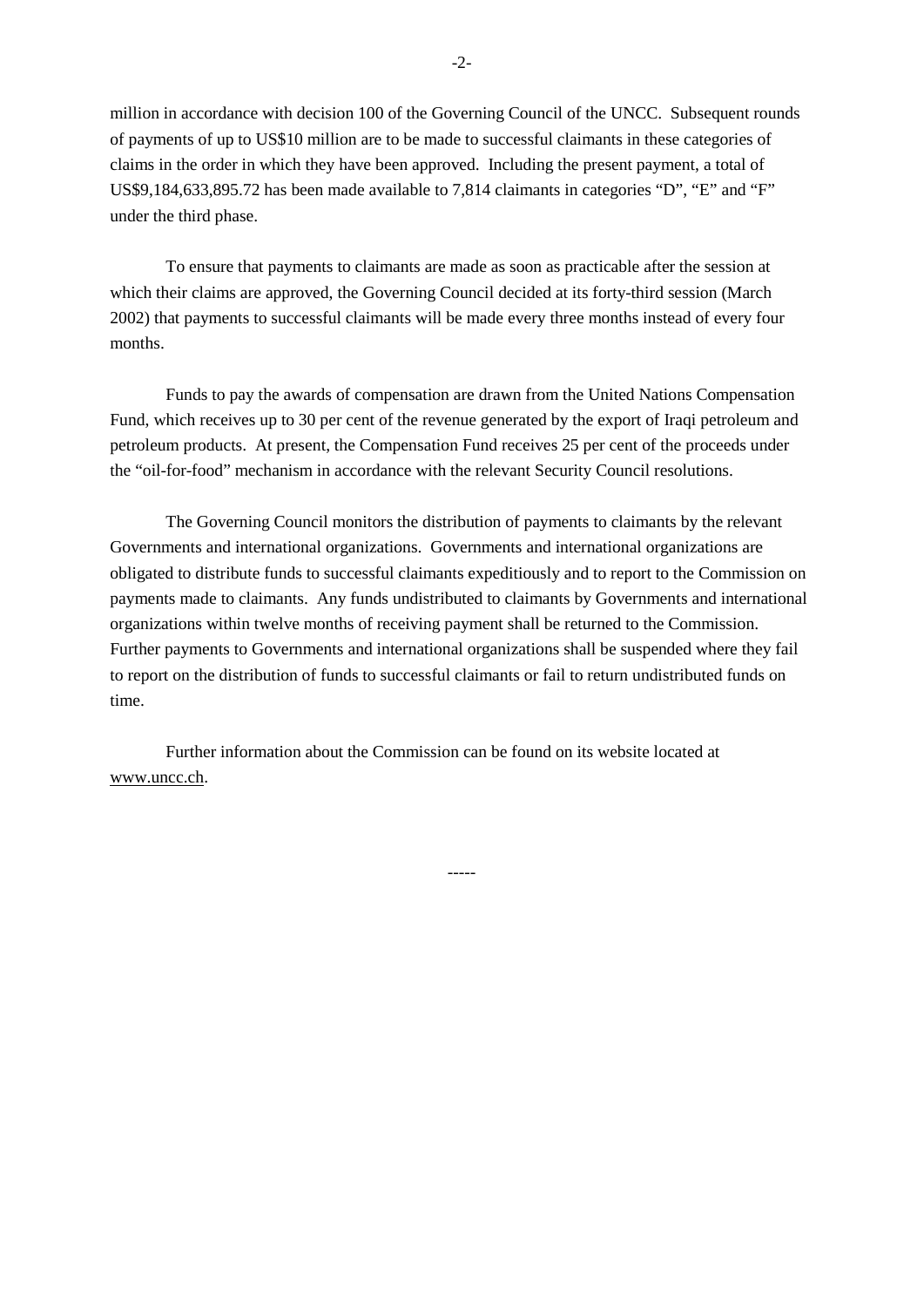## **UNITED NATIONS COMPENSATION COMMISSION**

# Consolidated report of payments of categories "D", "E" and "F" claims

*Third phase of payments – April 2003*

| Country         |                           | Category "D" (US\$) |                     | Category "E" (US\$) |                     | Category "F" (US\$) |                     | Totals         |                     |
|-----------------|---------------------------|---------------------|---------------------|---------------------|---------------------|---------------------|---------------------|----------------|---------------------|
|                 |                           | Amount (US\$)       | Number of<br>claims | Amount (US\$)       | Number of<br>claims | Amount (US\$)       | Number of<br>claims | Amount (US\$)  | Number of<br>claims |
| -1              | Austria                   |                     |                     | 5,234.00            | $\mathbf{1}$        |                     |                     | 5,234.00       | $\mathbf{1}$        |
| $\overline{2}$  | Bosnia and<br>Herzegovina |                     |                     | 10,000,000.00       | 1                   |                     |                     | 10,000,000.00  | 1                   |
| 3               | Canada                    | 35,559.37           | 3                   |                     |                     |                     |                     | 35,559.37      | 3                   |
| $\overline{4}$  | China                     |                     |                     | 838,035.00          | 2                   |                     |                     | 838,035.00     | $\overline{2}$      |
| $\mathfrak{S}$  | Croatia                   | 501,842.55          | $\mathbf{1}$        |                     |                     |                     |                     | 501,842.55     | $\mathbf{1}$        |
| 6               | Czech Republic            |                     |                     | 486,551.00          | $\sqrt{2}$          |                     |                     | 486,551.00     | $\sqrt{2}$          |
| $7\phantom{.0}$ | Denmark                   |                     |                     | 20,123.00           | $\mathbf{1}$        |                     |                     | 20,123.00      | 1                   |
| $\,8\,$         | France                    | 18,478.88           | $\mathbf{1}$        | 91,459.00           | $\overline{4}$      |                     |                     | 109,937.88     | 5                   |
| 9               | Germany                   | 6,200.00            | $\mathbf{1}$        | 33,683.00           | 9                   |                     |                     | 39,883.00      | 10                  |
| 10              | Hungary                   |                     |                     | 115,700.00          | 1                   |                     |                     | 115,700.00     | $\mathbf{1}$        |
| 11              | India                     | 5,638,544.40        | 40                  |                     |                     |                     |                     | 5,638,544.40   | 40                  |
| 12              | Israel                    |                     |                     |                     |                     | 20,000,000.00       | $\mathbf{1}$        | 20,000,000.00  | $\mathbf{1}$        |
| 13              | Italy                     |                     |                     | 333,502.00          | $\tau$              |                     |                     | 333,502.00     | $\overline{7}$      |
| 14              | Jordan                    | 8,600,630.07        | 28                  |                     |                     |                     |                     | 8,600,630.07   | 28                  |
| 15              | Kuwait                    | 97,389,011.24       | 152                 | 194,843,591.57      | 29                  | 445,891,000.00      | 28                  | 738,123,602.81 | 209                 |
| 16              | Netherlands               |                     |                     | 463,078.00          | $\mathfrak{S}$      |                     |                     | 463,078.00     | 5                   |
| 17              | Pakistan                  | 833,681.30          | $\tau$              |                     |                     |                     |                     | 833,681.30     | $\tau$              |
| 18              | <b>Russian Federation</b> |                     |                     | 10,000,000.00       | -1                  |                     |                     | 10,000,000.00  | 1                   |